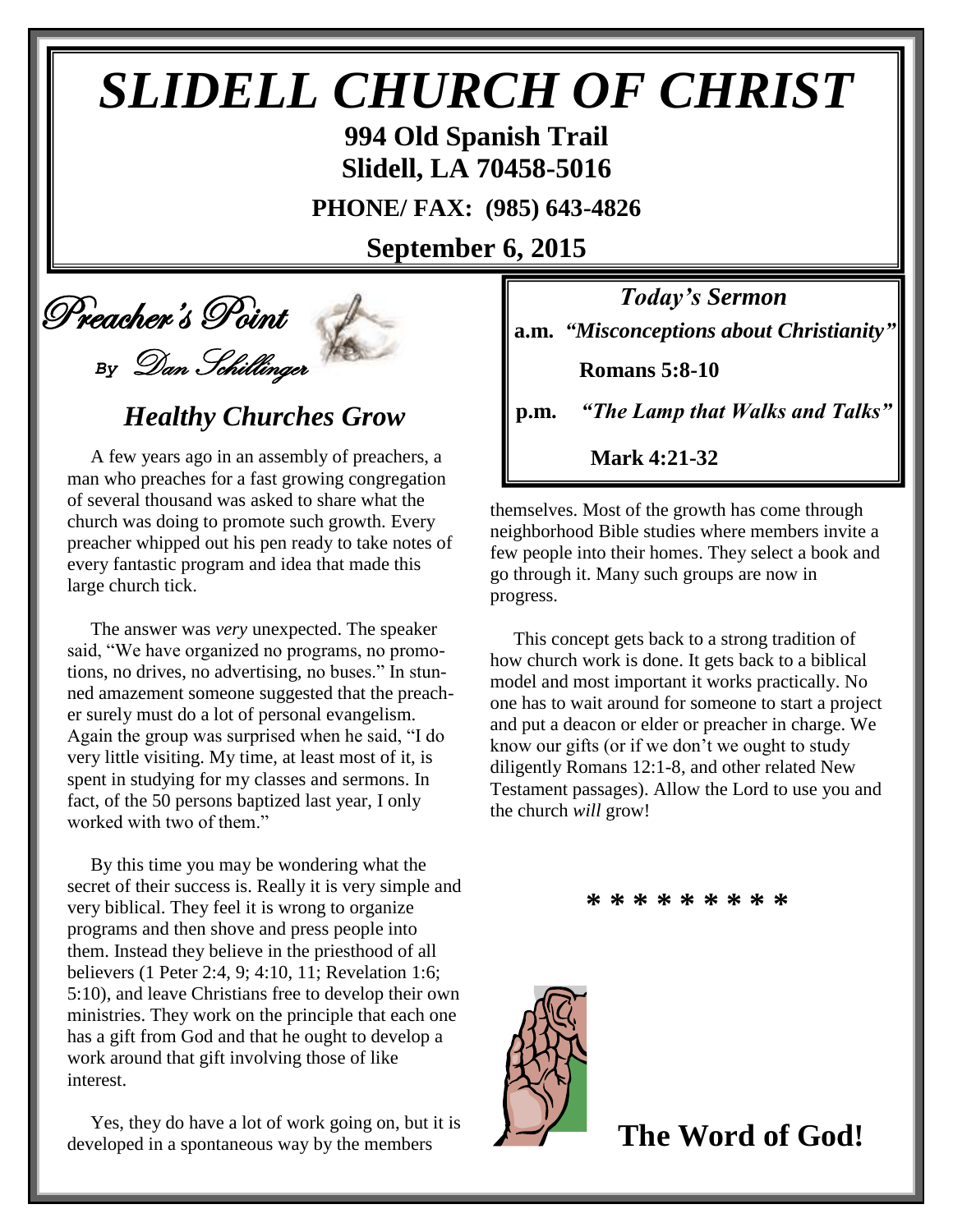## **Welcome Visitors**

**We are pleased to have the opportunity to welcome you to our service. We think you will find our congregation family to be one that enthusiastically embraces newcomers and warmly welcomes them into our fellowship. We hope you feel right at home as you join us in worship, praise and thanksgiving.**

## "*REMEMBER IN PRAYER &* " *ENCOURAGE"*

With Visits, Calls, & Cards

 **Dwight Jones** - healing at home from his prostate removal surgery last Monday.

 **Mildred Tymkiw -** suffering unforeseen complications following heart-valve surgery at Ochsner Hospital in Metairie last week: a pacemaker was implanted, such that a hole was inadvertently punctured in cardiac tissue, and she has lost her ability to walk. On Tuesday she is scheduled to enter a two-week treatment program at Elmwood Rehabilitation Center in Harahan.

 **Lois Cremeans** (sister of Mark Cremeans, former disaster relief worker here) - recently very sick with a especially serious infection which is often fatal: Necrotizing Myositis, a very fast moving illness that affects the muscles.

 **Jerry Kimbrough** (former member here, now at the church of Christ at S. Baton Rouge) - diagnosed with cancer in his eye, and will be undergoing chemotherapy soon.

 **Jesse Fowler -** healing from a recent heart attack and subsequent surgical stent implantation.

 **Angel Mangus** (of Houston, TX, niece of Carl Mangus) - afflicted with inoperable stage 4 brain cancer.

**Charles Espadron** (Claudia's brother, in Atlanta) - diagnosed with cancer in one lung. Because of his weak heart, doctors see no treatment options.

 **Ken Jones** - suffering from his annual September post-traumatic stress syndrome, stemming from his near-fatal shooting and squad-car accident years ago.

**Shirley Ervin** - thanksgiving that she is healing well following recent neck surgery. She is awaiting test results before her doctor OKs her returning to normal activity levels. Pray that she will soon be able to return to normal life.

 **Joshua Hankins** (Cheri's grandson, in Arkansas) - healing from an infection and burst eardrum.

 **Stephanie Smith** (sister of Kevin Cox) - needs surgery for her right shoulder, but a calcium deficiency won't permit this now.

 **Anna Jones** (Mr. Dale's daughter) - needs back surgery that Medicaid won't pay for, and is trying to get into their Pain Management program.

 **Jaimie and Jessica** (two of Molina's daughters) - that they would get their spiritual life together.

 **Scott Casey** – thanksgiving that recent tests have found no evidence of anticipated internal problems.

 **Jeff Vaccaro** - for the healing a recent sunburned blisters on both legs.

**Elery Martin** (friend of the Caseys, near Montgomery, AL) - five year old girl experiencing seizures, awaiting recent tests results.

**Margaret Schillinger -** for relief from recent flare-ups in her arthritis.

**Zach Steele** - for success and healing through the process of receiving his long-awaited bone marrow transplant.

**Rosa Nuñez** (good friend of the Vargas family) - having serious painful health problems.

**Jessica Fowler** (Jesse and Shirley's granddaughter, a resident of Lockport, LA**)** - has some vexing problems besetting her.

**Terri Jones** - pray that she'll come to feel better through her negative phases in her Epstein-Barr disorder.

**Dale Epperley** - awaiting a new prosthesis to that will relieve the pain and inflammation in his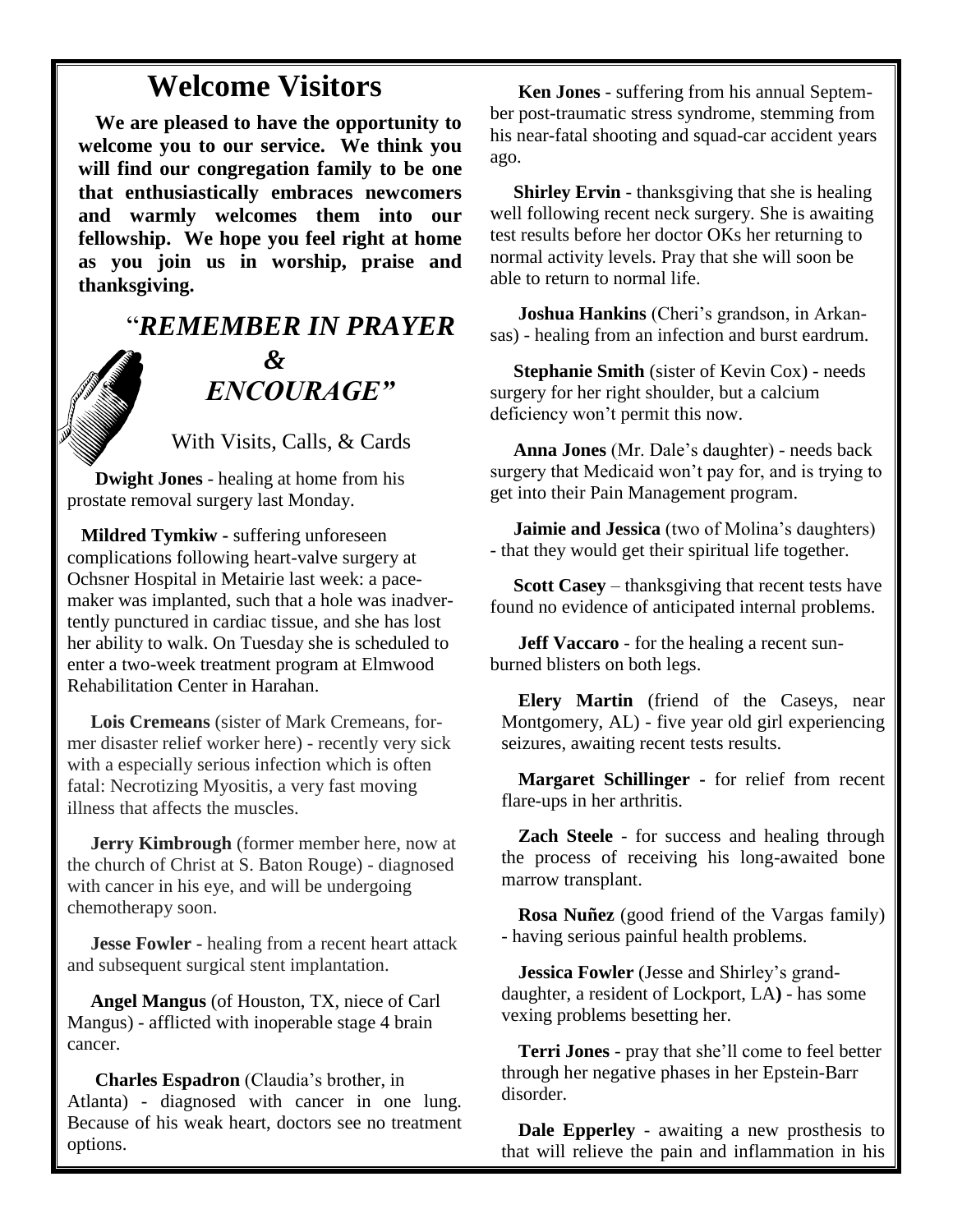leg.

**Gerald Molina** - still seeing doctors for spinal stenosis.

**Jace Roig** (newborn son of Colton Roig) - lost his ability to eat normally and therefore he was put on an intravenous feeding tube at home. He is also still afflicted with an arachnoid cyst in his brain, and cardiac openings that have not yet healed.

**Sharon Honoré** (sister of Anita, and a member at the Crowder Blvd. church) - has advanced breast cancer.

 **Sandy Shell** - bereaved of her son, who died two weeks ago at age 42. Sandy herself has cancer, and her husband had a recent heart attack.

 **Clara Leonard** - overall pain continues to subside somewhat, though her ankle bothers her now.

 **Bobby Leonard** - awaiting test results from his recent appointment with a kidney specialist.

 **Chad Michael** - a recent visitor who is undergoing hardships.

 **Devon Nelson** (Roig's grandson) - George asks that we pray for him that he will stay focused on soon enlisting in the U.S. Army.

**Pray for all who are travelling.**

**Pray for Latino evangelism in our area.**

**Pray for our elders: Courtney Cheri, Dwight Jones and Gerald Molina.**

**Pray for President Obama and all our elected officials.**

**Pray for our men and women in our armed forces, both here and abroad!**

**\* \* \* \* \* \* \* \* \***

#### *The Epistles: Applying Them Today* (continued)

Adapted from Fee & Stuart, *How to Read the Bible for All Its Worth* (3rd edition)

We have been discussing the subject of how to

apply the New Testament epistles to our lives today. The area of application of any sort of literature to our lives today is called is called *hermeneutics*. What is the hermeneutics of the New Testament epistles, that is, what do these texts mean to *us*?

#### *The Problem of Particulars' Cultural Relativity*

 This is the area where most present day differences and difficulties lie. It is the place where the problem of God's *eternal word* having been given in *historical particularity* comes most sharply into focus. The problem has the following steps:

(1) The Epistles are occasional documents of the First Century, conditioned by the language and culture of the First Century, which spoke to specific situations in the First Century church.

(2) Many of the specific situations in the Epistles are so completely conditioned by their First Century setting that all recognize that they have little or no personal application as a word for today, except perhaps in the most distant sense of one's deriving some principle from them (e.g., bringing Paul's cloak from Carpus's house in Troas, 2 Timothy 4:13).

(3) Other texts are also thoroughly conditioned by their First-Century setting, but the word to them may be translated into new, but comparable settings.

(4) Is it not possible, therefore, that still others of the texts, although they appear to have comparable particulars, are also conditioned by their First Century setting and need to be translated into new settings or simply left in the First Century?

 Nearly all Bible believers, at least to a limited degree, *do* translate Bible texts into new settings. Without articulating it in precisely this way, this is why many in the Twenty-First Century leave **"***a little wine for thy stomach's sake***"** in the First Century, do not insist on head-coverings or long hair for women today, and do not practice the **"***holy kiss***."**

 Frequently there have been some who have tried to reject the idea of cultural relativity altogether, which has led them more or less to argue for a wholesale adoption of First Century culture as the